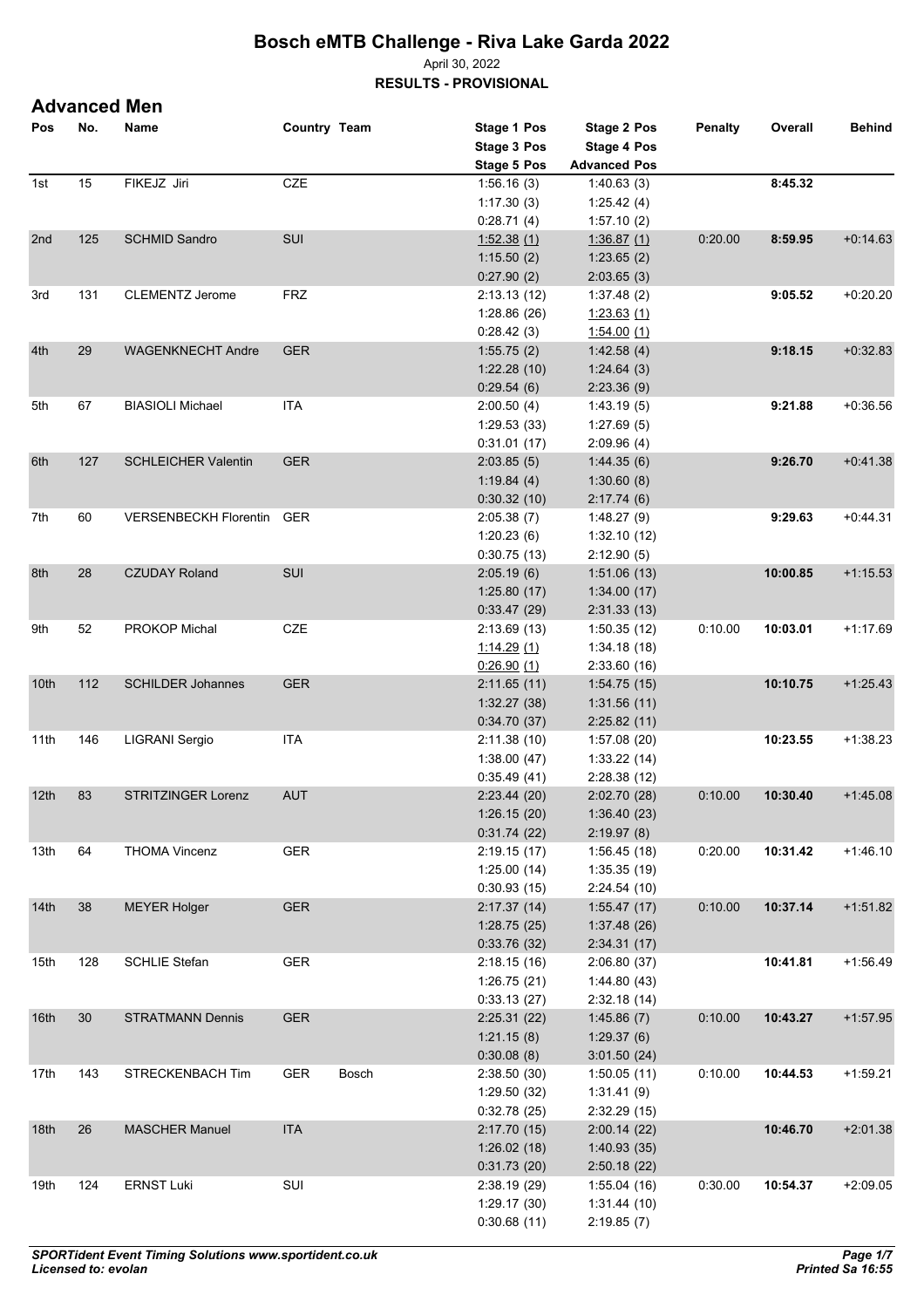April 30, 2022

**RESULTS - PROVISIONAL**

|                  |              | <b>Advanced Men</b>       |              |       |                                   |                             |                |          |               |
|------------------|--------------|---------------------------|--------------|-------|-----------------------------------|-----------------------------|----------------|----------|---------------|
| Pos              | No.          | Name                      | Country Team |       | Stage 1 Pos<br><b>Stage 3 Pos</b> | Stage 2 Pos<br>Stage 4 Pos  | <b>Penalty</b> | Overall  | <b>Behind</b> |
|                  |              |                           |              |       | Stage 5 Pos                       | <b>Advanced Pos</b>         |                |          |               |
| 20th             | 42           | <b>GERSTER Rainer</b>     | <b>GER</b>   |       | 2:11.20(8)                        | 1:57.01(19)                 | 0.10.00        | 10:56.50 | $+2:11.18$    |
|                  |              |                           |              |       | 1:30.95(35)                       | 1:35.55(21)                 |                |          |               |
|                  |              |                           |              |       | 0.37.34(47)                       | 2:54.45(23)                 |                |          |               |
| 21st             | $\mathbf{1}$ | JARISCH Kimi Jan          | <b>GER</b>   |       | 2:22.85(19)                       | 1.49.69(10)                 | 0.20.00        | 11:05.74 | $+2:20.42$    |
|                  |              |                           |              |       | 1:20.04(5)                        | 1:33.46(16)                 |                |          |               |
|                  |              |                           |              |       | 0.29.43(5)                        | 3:10.27(29)                 |                |          |               |
| 22nd             | 27           | <b>PAROLARI Francesco</b> | <b>ITA</b>   |       | 2:11.26(9)                        | 2:01.58(25)                 | 0:10.00        | 11:08.50 | $+2:23.18$    |
|                  |              |                           |              |       | 1:29.00(28)                       | 1:39.36(30)                 |                |          |               |
|                  |              |                           |              |       | 0.30.90(14)                       | 3.06.40(26)                 |                |          |               |
| $23rd = 123$     |              | <b>HERRMANN Stefan</b>    | <b>GER</b>   |       | 2.43.31 (33)                      | 2:03.75(31)                 | 0.20.00        | 11:24.01 | $+2:38.69$    |
|                  |              |                           |              |       | 1:25.32(15)                       | 1:39.90(31)                 |                |          |               |
|                  |              |                           |              |       | 0.31.73(20)                       | 2:40.00(18)                 |                |          |               |
| $23rd=$          | 138          | ZILIANI Andrea            | <b>ITA</b>   |       | 2:31.19(25)                       | 2:04.38(33)                 | 0.10.00        | 11:24.01 | $+2:38.69$    |
|                  |              |                           |              |       | 1.33.41 (39)                      | 1:42.77(40)                 |                |          |               |
|                  |              |                           |              |       | 0:35.34(39)                       | 2:46.92(20)                 |                |          |               |
| 25 <sub>th</sub> | 48           | <b>EMMRICH Erik</b>       | <b>GER</b>   |       | 2:26.00(23)                       | 2:03.55(30)                 | 0.20.00        | 11:26.52 | $+2.41.20$    |
|                  |              |                           |              |       | 1:21.65(9)                        | 1:37.02(25)                 |                |          |               |
|                  |              |                           |              |       | 0:30.12(9)                        | 3:08.18(27)                 |                |          |               |
| 26th             | 147          | <b>KLAUSMANN Marcus</b>   | <b>GER</b>   | Bosch | 2:26.10(24)                       | 2:10.00(44)                 | 0.10.00        | 11:34.69 | $+2:49.37$    |
|                  |              |                           |              |       | 1:20.25(7)                        | 1:43.76(41)                 |                |          |               |
|                  |              |                           |              |       | 0:29.93(7)                        | 3.14.65(34)                 |                |          |               |
| 27th             | 25           | <b>BORTOLAMEOTTI Dino</b> | <b>ITA</b>   |       | 2.57.41(43)                       | 2:07.55(39)                 | 0.10.00        | 11:46.29 | $+3:00.97$    |
|                  |              |                           |              |       | 1:26.06(19)                       | 1.44.09(42)                 |                |          |               |
|                  |              |                           |              |       | 0.31.41(18)                       | 2:49.77(21)                 |                |          |               |
| 28th             | 103          | <b>ZULIAN Francesco</b>   | <b>ITA</b>   |       | 2:24.45(21)                       | 1:59.77(21)                 | 0.20.00        | 11:57.21 | $+3:11.89$    |
|                  |              |                           |              |       | 1:24.29(11)                       | 1:35.80(22)                 |                |          |               |
|                  |              |                           |              |       | 0:32.70(23)                       | 3:40.20(44)                 |                |          |               |
| 29th             | 82           | SUZZI Simone              | <b>ITA</b>   |       | 2:46.39(36)                       | 2:00.75(23)                 | 0:30.00        | 12:00.26 | $+3.14.94$    |
|                  |              |                           |              |       | 1:27.07(22)                       | 1:33.33(15)                 |                |          |               |
|                  |              |                           |              |       | 0:31.63(19)                       | 3:11.09(30)                 |                |          |               |
| 30th             | 137          | <b>GUALA Enrico</b>       | <b>ITA</b>   |       | 2:53.85(40)                       | 2:00.99(24)                 | 0.20.00        | 12:03.80 | $+3:18.48$    |
|                  |              |                           |              |       | 1:29.29(31)                       | 1:38.19(28)                 |                |          |               |
|                  |              |                           |              |       | 0.35.43(40)                       | 3:06.05(25)                 |                |          |               |
| 31st 99          |              | <b>KOCH Stephan</b>       | GER          |       | 2:36.88(28)                       | 2:09.89 (42)                | 0:20.00        | 12:08.12 | $+3:22.80$    |
|                  |              |                           |              |       | 1:24.85(13)                       | 1:37.92(27)                 |                |          |               |
|                  |              |                           |              |       | 0.34.50(35)                       | 3:24.08(37)                 |                |          |               |
| 32nd             | 98           | <b>GAMPERL David</b>      | <b>GER</b>   |       | 2.47.54 (38)                      | 2:01.71 (26)                | 0.20.00        | 12:15.64 | $+3:30.32$    |
|                  |              |                           |              |       | 1:24.75(12)                       | 1:40.14(32)                 |                |          |               |
|                  |              |                           |              |       | 0:30.72(12)                       | 3:30.78(38)                 |                |          |               |
| 33rd             | 22           | <b>SANDNER Michael</b>    | <b>AUT</b>   |       | 2:36.67(27)                       | 2:05.20(34)                 | 0.20.00        | 12:18.98 | $+3.33.66$    |
|                  |              |                           |              |       | 1.36.42(46)                       | 1.41.80(37)                 |                |          |               |
|                  |              |                           |              |       | 0.36.80(46)                       | 3:22.09(35)                 |                |          |               |
| 34th             | 84           | <b>STEINMAUREI Markus</b> | <b>AUT</b>   |       | 2:54.34(41)                       | 2:06.00(36)                 | 0.20.00        | 12:28.17 | $+3:42.85$    |
|                  |              |                           |              |       | 1:35.77(45)                       | 1.46.38(45)                 |                |          |               |
|                  |              |                           |              |       | 0.34.50(35)                       | 3:11.18(31)                 |                |          |               |
| 35th             | 4            | <b>FERRANA Franceso</b>   | <b>ITA</b>   |       | 2:58.27(44)                       | 2:09.93(43)                 | 0:20.00        | 12:33.27 | $+3.47.95$    |
|                  |              |                           |              |       | 1.33.75(42)                       | 1:41.67(36)                 |                |          |               |
|                  |              |                           |              |       | 0.36.48(43)                       | 3:13.17(33)                 |                |          |               |
| 36th             | 58           | <b>WEICHEL David</b>      | <b>GER</b>   |       | 2:50.30 (39)                      | 2:02.68(27)<br>1:39.10 (29) | 0:10.00        | 12:37.88 | $+3:52.56$    |
|                  |              |                           |              |       | 1:33.99(43)                       |                             |                |          |               |
|                  |              |                           |              |       | 0.34.98(38)                       | 3.46.83(46)                 |                |          |               |
| 37th             | 63           | <b>REY Hans</b>           | <b>GER</b>   |       | 2.45.50(34)                       | 2:26.62(56)                 | 0.20.00        | 12:38.96 | $+3.53.64$    |
|                  |              |                           |              |       | 1:33.45(40)                       | 1.47.15(46)<br>3:12.42(32)  |                |          |               |
|                  | 45           | <b>KLUGE Mike</b>         | ${\sf GER}$  |       | 0.33.82(34)                       |                             | 0.10.00        |          |               |
| 38th             |              |                           |              |       | 2:20.00(18)<br>1.27.14(23)        | 2:03.52(29)<br>1:35.35(19)  |                | 12:40.85 | $+3:55.53$    |
|                  |              |                           |              |       |                                   |                             |                |          |               |
|                  |              |                           |              |       | 0.35.72(42)                       | 4:29.12 (52)                |                |          |               |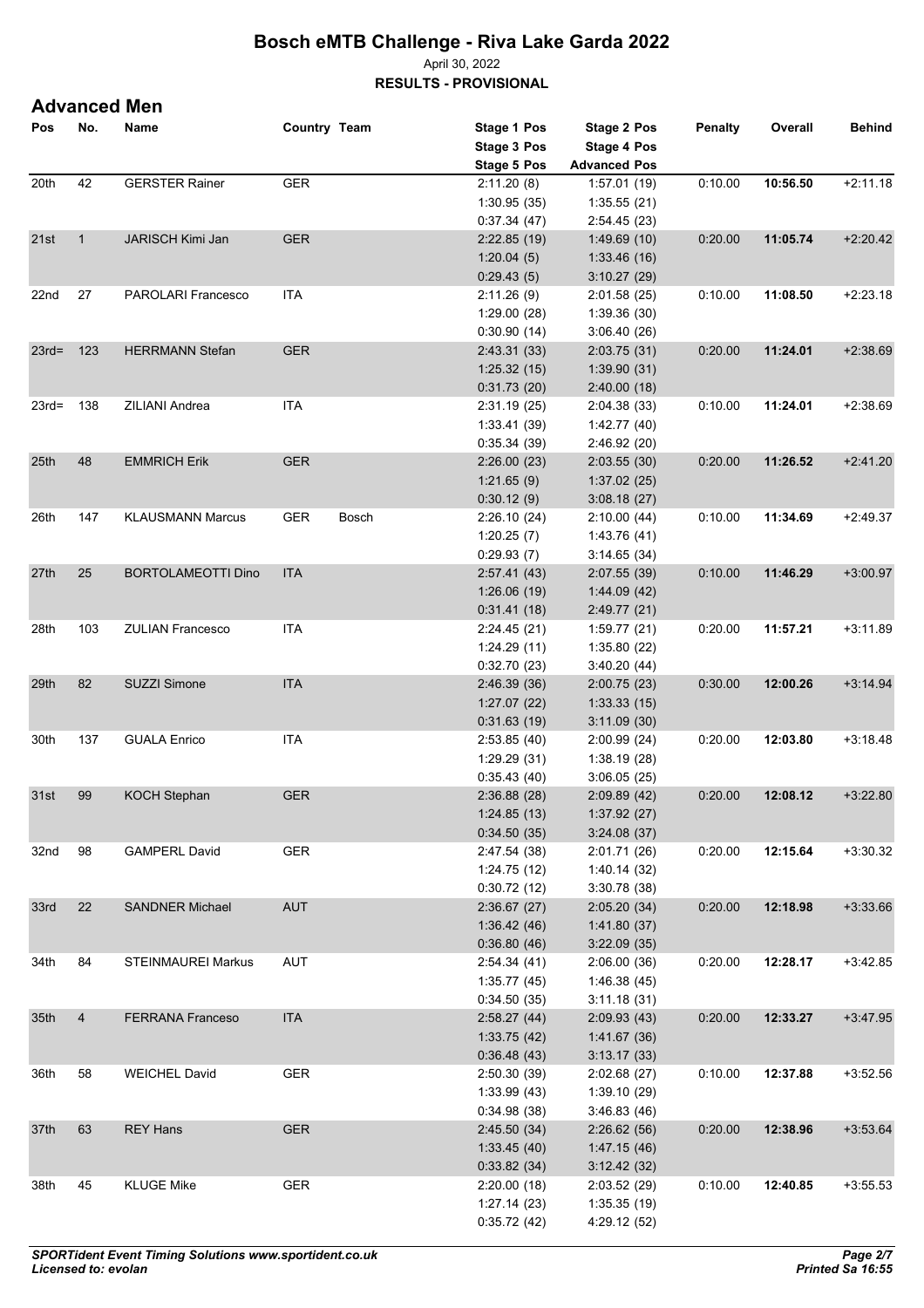April 30, 2022 **RESULTS - PROVISIONAL**

### **Advanced Men**

| Pos  | No. | Name                       | Country Team | Stage 1 Pos  | <b>Stage 2 Pos</b>  | <b>Penalty</b> | Overall  | <b>Behind</b> |
|------|-----|----------------------------|--------------|--------------|---------------------|----------------|----------|---------------|
|      |     |                            |              | Stage 3 Pos  | <b>Stage 4 Pos</b>  |                |          |               |
|      |     |                            |              | Stage 5 Pos  | <b>Advanced Pos</b> |                |          |               |
| 39th | 126 | <b>FOLTZ Philipp</b>       | <b>SPA</b>   | 2:46.79 (37) | 2:26.42(55)         | 0:10.00        | 12:42.02 | $+3:56.70$    |
|      |     |                            |              | 1:44.44 (52) | 1:46.35(44)         |                |          |               |
|      |     |                            |              | 0.38.40(49)  | 3:09.62(28)         |                |          |               |
| 40th | 21  | <b>KAETHER Adrian</b>      | <b>GER</b>   | 3:01.08(47)  | 2:10.63(45)         | 0:10.00        | 12:46.54 | $+4.01.22$    |
|      |     |                            |              | 1.44.60(53)  | 1.40.47(34)         |                |          |               |
|      |     |                            |              |              |                     |                |          |               |
|      |     |                            |              | 0.36.69(45)  | 3:23.07(36)         |                |          |               |
| 41st | 76  | <b>KELLERMANN Benedikt</b> | <b>GER</b>   | 4:42.05 (62) | 1:46.35(8)          | 0:10.00        | 12:48.12 | $+4.02.80$    |
|      |     |                            |              | 1:28.53(24)  | 1:29.98(7)          |                |          |               |
|      |     |                            |              | 0.31.00(16)  | 2:40.21(19)         |                |          |               |
| 42nd | 2   | <b>FREIDINGER David</b>    | <b>AUT</b>   | 2:35.51(26)  | 2:08.57(41)         | 0:20.00        | 12:48.61 | $+4.03.29$    |
|      |     |                            |              | 1:25.45(16)  | 1.49.27(48)         |                |          |               |
|      |     |                            |              | 0.32.70(23)  | 3:57.11(50)         |                |          |               |
| 43rd | 44  | BAUMGÄRTNER Sebastia GER   |              | 2:45.73 (35) | 2:07.07 (38)        | 0:20.00        | 12:54.79 | +4:09.47      |
|      |     |                            |              | 1:39.12(49)  | 1:42.52 (38)        |                |          |               |
|      |     |                            |              | 0:38.75(50)  | 3:41.60(45)         |                |          |               |
| 44th | 140 | PIALORSI Andrea            | <b>ITA</b>   | 3:18.35(56)  | 2:05.82(35)         | 0:20.00        | 12:55.63 | $+4:10.31$    |
|      |     |                            |              | 1:30.00(34)  | 1.32.41(13)         |                |          |               |
|      |     |                            |              | 0.33.15(28)  | 3:35.90(40)         |                |          |               |
| 45th | 54  | <b>BÖHLE Heiko</b>         | <b>GER</b>   | 3.02.95(49)  | 2:11.02(46)         | 0:20.00        | 12:56.26 | $+4:10.94$    |
|      |     |                            |              |              |                     |                |          |               |
|      |     |                            |              | 1:31.35(37)  | 1:40.35(33)         |                |          |               |
|      |     |                            |              | 0:33.77(33)  | 3:36.82(41)         |                |          |               |
| 46th | 35  | <b>MAGRI Publio</b>        | <b>ITA</b>   | 2:42.17(31)  | 2:16.50(48)         | 0:20.00        | 13:03.66 | $+4:18.34$    |
|      |     |                            |              | 1.42.47(51)  | 1:53.36(53)         |                |          |               |
|      |     |                            |              | 0.33.63(30)  | 3:35.53(39)         |                |          |               |
| 47th | 55  | SMITH Jeremiah             | <b>USA</b>   | 3:15.50(54)  | 2:11.42(47)         | 0:20.00        | 13:14.05 | $+4:28.73$    |
|      |     |                            |              | 1:33.63(41)  | 1:36.82(24)         |                |          |               |
|      |     |                            |              | 0.37.88(48)  | 3:38.80(43)         |                |          |               |
| 48th | 142 | PRINCIPATO Andrea          | <b>ITA</b>   | 3:13.80(53)  | 2:03.75(31)         | 0:20.00        | 13:18.76 | $+4:33.44$    |
|      |     |                            |              | 1:28.92(27)  | 1:49.54(49)         |                |          |               |
|      |     |                            |              | 0.32.82(26)  | 3.49.93(49)         |                |          |               |
| 49th | 136 | DE ROSE Massimiloano       | <b>ITA</b>   | 2:42.48 (32) | 2:07.77 (40)        | 0:20.00        | 13:25.45 | $+4.40.13$    |
|      |     |                            |              | 1.41.17(50)  | 2:04.63(57)         |                |          |               |
|      |     |                            |              | 0:39.95(51)  | 3:49.45(48)         |                |          |               |
| 50th | 59  | <b>WOLBERT Nils</b>        | <b>GER</b>   | 3.17.97(55)  | 2:26.10(54)         | 0:10.00        | 14:00.56 | $+5:15.24$    |
|      |     |                            |              | 1:53.50(58)  |                     |                |          |               |
|      |     |                            |              |              | 1.48.83(47)         |                |          |               |
|      |     |                            |              | 0.46.66(59)  | 3:37.50(42)         |                |          |               |
| 51st | 20  | WELZ Jochen                | <b>GER</b>   | 2:58.98(45)  | 2:20.28(50)         | 0:20.00        | 14:16.03 | $+5:30.71$    |
|      |     |                            |              | 1:31.17(36)  | 1:52.40(52)         |                |          |               |
|      |     |                            |              | 0:36.52(44)  | 4:36.68(53)         |                |          |               |
| 52nd | 33  | <b>ERDMANN Ralf</b>        | <b>GER</b>   | 3.07.18(50)  | 2:18.83(49)         | 0:20.00        | 14:25.85 | $+5:40.53$    |
|      |     |                            |              | 1.45.68(55)  | 1:55.18(55)         |                |          |               |
|      |     |                            |              | 0.45.37(57)  | 4:13.61(51)         |                |          |               |
| 53rd | 111 | <b>VEROCAI Emanuel</b>     | <b>AUS</b>   | 3:02.44(48)  | 2:36.75(59)         | 0:50.00        | 15:04.56 | $+6:19.24$    |
|      |     |                            |              | 2:11.20(61)  | 1:51.43(50)         |                |          |               |
|      |     |                            |              | 0.45.66(58)  | 3:47.08 (47)        |                |          |               |
| 54th | 85  | <b>BIASI Nicolo</b>        | <b>ITA</b>   | 3.19.43(57)  | 2:23.78(52)         | 0.20.00        | 15:27.84 | $+6.42.52$    |
|      |     |                            |              | 1:56.06(59)  | 1:52.15(51)         |                |          |               |
|      |     |                            |              | 0.40.31(52)  | 4:56.11(55)         |                |          |               |
| 55th | 61  | <b>SCHNETZER Mathias</b>   | <b>GER</b>   | 3:11.82(52)  | 2:22.85(51)         | 0.20.00        | 15:59.79 | $+7:14.47$    |
|      |     |                            |              | 1:45.00(54)  | 2:00.37(56)         |                |          |               |
|      |     |                            |              |              |                     |                |          |               |
|      |     |                            |              | 0.41.31(53)  | 5:38.44(57)         |                |          |               |
| 56th | 121 | <b>HANSER Patric</b>       | <b>AUT</b>   | 3:20.88(58)  | 2:26.00(53)         | 0:20.00        | 16:04.24 | $+7:18.92$    |
|      |     |                            |              | 1.49.40 (56) | 2:46.94(59)         |                |          |               |
|      |     |                            |              | 0.41.69(54)  | 4:39.33 (54)        |                |          |               |
| 57th | 34  | RAUSCHER Axel              | <b>GER</b>   | 3:53.98(60)  | 2:45.00(60)         | 0.20.00        | 17:37.08 | $+8:51.76$    |
|      |     |                            |              | 2:07.27(60)  | 2:29.85(58)         |                |          |               |
|      |     |                            |              | 0.44.78(55)  | 5:16.20 (56)        |                |          |               |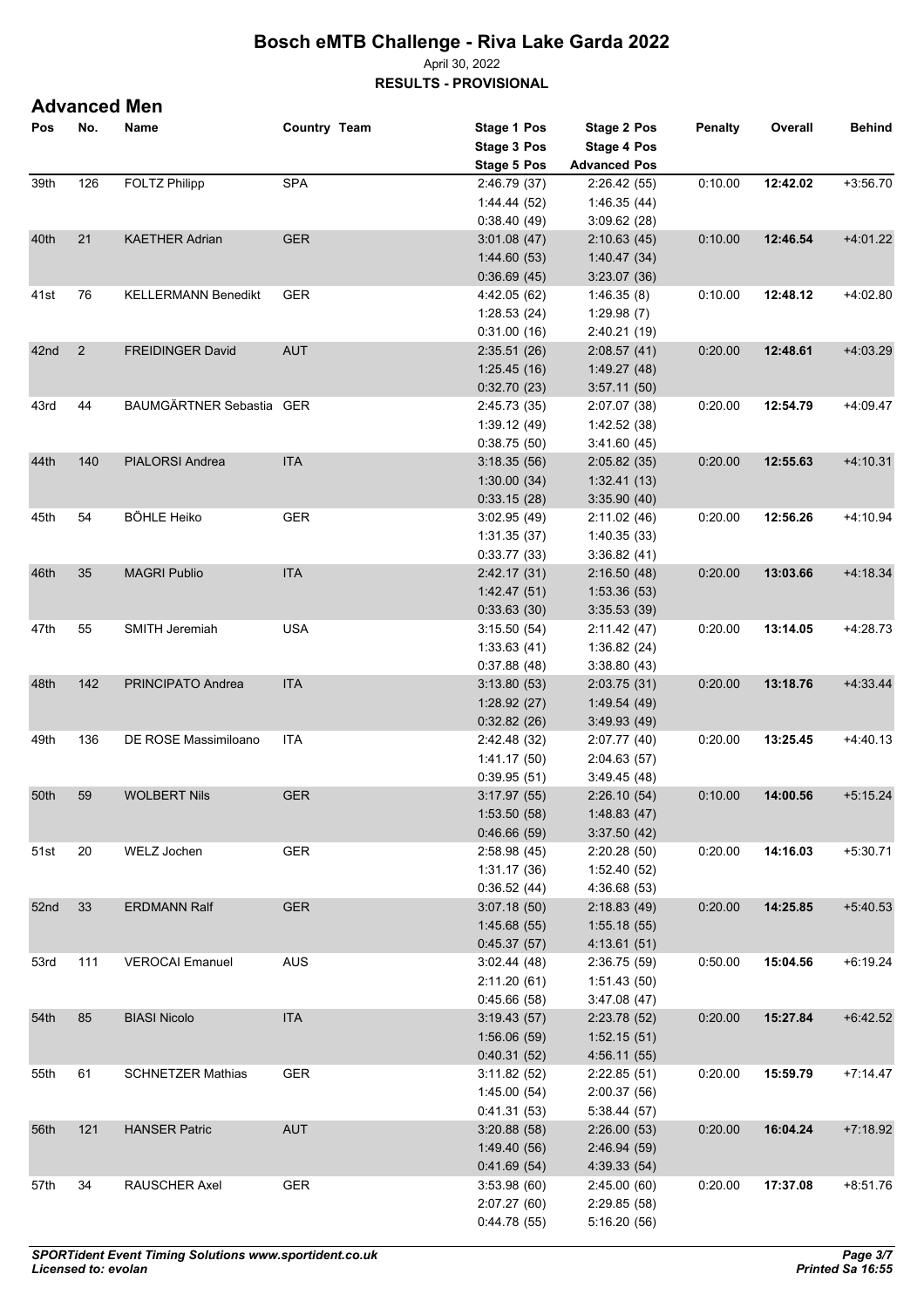April 30, 2022

**RESULTS - PROVISIONAL**

**Advanced Men** 

| Pos  | No. | <b>Name</b>             | Country Team |          | Stage 1 Pos  | Stage 2 Pos         | <b>Penalty</b> | Overall    | <b>Behind</b> |
|------|-----|-------------------------|--------------|----------|--------------|---------------------|----------------|------------|---------------|
|      |     |                         |              |          | Stage 3 Pos  | Stage 4 Pos         |                |            |               |
|      |     |                         |              |          | Stage 5 Pos  | <b>Advanced Pos</b> |                |            |               |
| 58th | 129 | LEONESIO Maurizio       | <b>ITA</b>   |          | 3.00.12(46)  | 2:34.23(57)         | 0.20.00        | 17:41.60   | $+8.56.28$    |
|      |     |                         |              |          | 1:35.46(44)  | 2:59.50(60)         |                |            |               |
|      |     |                         |              |          | 0.45.36(56)  | 6:26.93(58)         |                |            |               |
| 59th | 144 | <b>KAEMPER Carl</b>     | <b>GER</b>   |          | 3:10.40(51)  | 1:54.63(14)         | 0.20.00        | 18:25.04   | $+9.39.72$    |
|      |     |                         |              |          | 1:29.02(29)  | 1.42.61(39)         |                |            |               |
|      |     |                         |              |          | 0.33.71(31)  | 9:14.67(60)         |                |            |               |
| 60th | 122 | <b>TREBICKI Nikodem</b> | AUT          |          | 4:38.10(61)  | 3.22.32(61)         | 0:30.00        | 23:38.30   | +14:52.98     |
|      |     |                         |              |          | 2:33.18(62)  | 3:17.63(61)         |                |            |               |
|      |     |                         |              |          | 0.58.65(61)  | 8:18.42(59)         |                |            |               |
| 61st | 145 | <b>BELLING Dirk</b>     | <b>GER</b>   | Schwalbe | 7:49.33(64)  | 6:04.50(63)         | 0.20.00        | 30:25.32   | $+21:40.00$   |
|      |     |                         |              |          | 1.51.17(57)  | 1.54.00(54)         |                |            |               |
|      |     |                         |              |          | 0.47.37(60)  | 11:38.95(61)        |                |            |               |
|      | 57  | <b>RENNER Uwe</b>       | <b>GER</b>   |          | 2:54.85(42)  | 2:35.88(58)         | 1:20.00        | <b>DNF</b> |               |
|      |     |                         |              |          | 1.38.63(48)  |                     |                |            |               |
|      |     |                         |              |          |              |                     |                |            |               |
|      | 96  | <b>PFENNIG Mario</b>    | <b>GER</b>   |          | 3.41.67(59)  | 5:15.40(62)         | 1:30.00        | <b>DNF</b> |               |
|      |     |                         |              |          | 3.06.55(63)  |                     |                |            |               |
|      |     |                         |              |          |              |                     |                |            |               |
|      | 5   | <b>WITKO Peter</b>      | <b>GER</b>   |          | 4:56.34 (63) | 7:31.25(64)         | 1:30.00        | <b>DNF</b> |               |

### **Advanced Women**

| Pos | No. | Name                       | Country Team |               | Stage 1 Pos | Stage 2 Pos         | Penalty | Overall  | <b>Behind</b> |
|-----|-----|----------------------------|--------------|---------------|-------------|---------------------|---------|----------|---------------|
|     |     |                            |              |               | Stage 3 Pos | Stage 4 Pos         |         |          |               |
|     |     |                            |              |               | Stage 5 Pos | <b>Advanced Pos</b> |         |          |               |
| 1st | 43  | <b>SCHNEITTER Nathalie</b> | <b>SWZ</b>   |               | 2.07.47(1)  | 1.48.80(1)          | 0:30.00 | 10:19.20 |               |
|     |     |                            |              |               | 1:30.53(3)  | 1.29.98(2)          |         |          |               |
|     |     |                            |              |               | 0.34.92(1)  | 2:17.50(1)          |         |          |               |
| 2nd | 113 | <b>MEYER Franziska</b>     | <b>AUS</b>   |               | 2:25.60(3)  | 1.49.62(2)          | 0:10.00 | 10:27.37 | $+0.08.17$    |
|     |     |                            |              |               | 1:27.01(1)  | 1:29.03(1)          |         |          |               |
|     |     |                            |              |               | 0.36.58(5)  | 2:29.53(2)          |         |          |               |
| 3rd | 19  | <b>THOMA</b> Ines          | <b>GER</b>   |               | 2:21.57(2)  | 1:54.28(3)          | 0:20.00 | 11:08.72 | $+0.49.52$    |
|     |     |                            |              |               | 1:29.40(2)  | 1:33.85(3)          |         |          |               |
|     |     |                            |              |               | 0:35.55(3)  | 2:54.07(3)          |         |          |               |
| 4th | 39  | <b>ELLER Karen</b>         | <b>GER</b>   |               | 2:39.02(4)  | 2:01.30(4)          | 0:20.00 | 13:56.18 | $+3.36.98$    |
|     |     |                            |              |               | 1.39.23(5)  | 2:03.29(6)          |         |          |               |
|     |     |                            |              |               | 0:36.07(4)  | 4:37.27(5)          |         |          |               |
| 5th | 141 | <b>ZAMPINO Ilaria</b>      | <b>ITA</b>   | <b>VIBRAM</b> | 2:48.25(5)  | 2:07.87(5)          | 0:50.00 | 14:00.21 | $+3:41.01$    |
|     |     |                            |              |               | 1:33.47(4)  | 1:55.72(5)          |         |          |               |
|     |     |                            |              |               | 0.34.98(2)  | 4:09.92(4)          |         |          |               |
| 6th | 62  | <b>FONTANARI Aurora</b>    | <b>ITA</b>   |               | 3:13.00(6)  | 2:23.73(6)          | 0:20.00 | 15:42.69 | $+5.23.49$    |
|     |     |                            |              |               | 1.46.32(6)  | 1.43.52(4)          |         |          |               |
|     |     |                            |              |               | 0.39.02(6)  | 5:37.10(6)          |         |          |               |

### **Amateur Men**

| Pos | No. | Name                | Country    | Stage 1 Pos | Stage 2 Pos | Stage 3 Pos | <b>Penalty</b> | Overall | <b>Behind</b> |
|-----|-----|---------------------|------------|-------------|-------------|-------------|----------------|---------|---------------|
|     |     |                     |            | Stage 4 Pos | Stage 5 Pos |             |                |         |               |
| 1st | 105 | RACANI Gariele      | <b>ITA</b> | 2:30.77(4)  | 2:00.83(4)  | 1:29.36(2)  | 0:10.00        | 8:25.74 |               |
|     |     |                     |            | 1.41.08(8)  | 0:33.70(2)  |             |                |         |               |
| 2nd | 89  | MIGLIORINI Stefano  | <b>ITA</b> | 2.45.77(11) | 1.58.96(2)  | 1:25.98(1)  | 0:10.00        | 8:28.51 | $+0.02.77$    |
|     |     |                     |            | 1.37.07(6)  | 0.30.73(1)  |             |                |         |               |
| 3rd | 9   | <b>KREPSKY Petr</b> | CZE        | 2.46.40(12) | 1.58.03(1)  | 1:31.95(3)  | 0:10.00        | 8:36.73 | $+0.10.99$    |
|     |     |                     |            | 1:36.48(4)  | 0.33.87(3)  |             |                |         |               |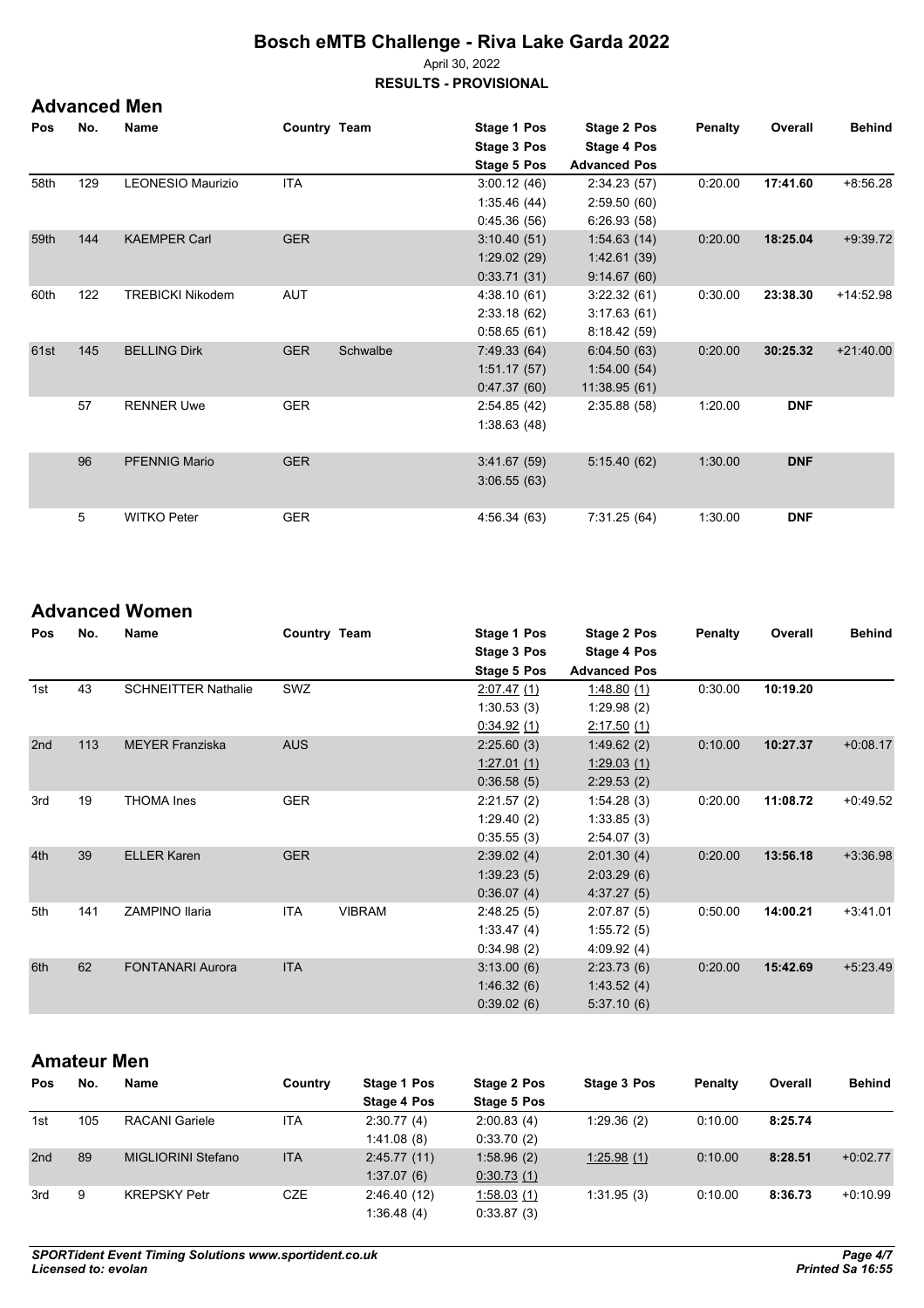#### April 30, 2022 **RESULTS - PROVISIONAL**

**Amateur Men** 

| Pos              | No.            | Name                        | Country    | Stage 1 Pos  | Stage 2 Pos  | <b>Stage 3 Pos</b> | <b>Penalty</b> | Overall  | <b>Behind</b> |
|------------------|----------------|-----------------------------|------------|--------------|--------------|--------------------|----------------|----------|---------------|
|                  |                |                             |            | Stage 4 Pos  | Stage 5 Pos  |                    |                |          |               |
| 4th              | 135            | ROLLENBECK Volkmar          | <b>GER</b> | 2:38.00(9)   | 2:06.92(7)   | 1:34.50(5)         | 0:10.00        | 8:38.31  | $+0:12.57$    |
|                  |                |                             |            | 1.34.89(1)   | 0.34.00(4)   |                    |                |          |               |
| 5th              | 120            | <b>SANGANAS Enrico</b>      | <b>GER</b> | 2:30.72(3)   | 2:00.78(3)   | 1.46.47(17)        | 0:10.00        | 8:40.32  | $+0.14.58$    |
|                  |                |                             |            | 1:35.29(3)   | 0.37.06(12)  |                    |                |          |               |
| 6th              | 18             | <b>VETTORETTI Nicola</b>    | <b>ITA</b> | 2.26.67(1)   | 2:18.37(13)  | 1:38.20(7)         |                | 8:43.70  | $+0.17.96$    |
|                  |                |                             |            | 1.45.12(10)  | 0.35.34(6)   |                    |                |          |               |
| 7th              | 79             | SPREAFICO Nicola            | <b>ITA</b> | 2:34.47(6)   | 2:14.40(11)  | 1:38.75(9)         | 0:10.00        | 8:51.84  | $+0.26.10$    |
|                  |                |                             |            | 1:37.65(7)   | 0.36.57(10)  |                    |                |          |               |
| 8th              | 93             | <b>WATZLAWIG Sebastian</b>  | <b>GER</b> | 2:41.85(10)  | 2:08.50(8)   | 1:44.15(15)        | 0:10.00        | 8:58.56  | $+0.32.82$    |
|                  |                |                             |            | 1:35.06(2)   | 0.39.00(17)  |                    |                |          |               |
| 9th              | 90             | DÜWELING Sebstian           | <b>GER</b> | 2:53.39(15)  | 2:02.55(5)   | 1:32.82(4)         | 0:10.00        | 9:00.00  | $+0.34.26$    |
|                  |                |                             |            | 1:45.00(9)   | 0:36.24(8)   |                    |                |          |               |
| 10th             | 12             | <b>SUCHY David</b>          | CZE        | 2:46.55(13)  | 2:06.21(6)   | 1:45.33(16)        | 0:10.00        | 9:06.98  | $+0.41.24$    |
|                  |                |                             |            | 1:36.63(5)   | 0.42.26(23)  |                    |                |          |               |
| 11th             | 104            | <b>MAGONI Luca</b>          | <b>ITA</b> | 3.03.92(19)  | 2:09.81(9)   | 1:39.22(10)        | 0:10.00        | 9:25.26  | $+0.59.52$    |
|                  |                |                             |            | 1.45.28(11)  | 0.37.03(11)  |                    |                |          |               |
| 12th             | 95             | ZOPPELLETTO Loris           | <b>ITA</b> | 2:47.33 (14) | 2:28.72(16)  | 1:38.30(8)         | 0.20.00        | 9:40.07  | $+1:14.33$    |
|                  |                |                             |            | 1.48.17(14)  | 0:37.55(14)  |                    |                |          |               |
| 13th             | 17             | <b>BETTEGA Alessandro</b>   | <b>ITA</b> | 2:34.44(5)   | 3:05.29(40)  | 1:36.47(6)         |                | 9:41.55  | $+1:15.81$    |
|                  |                |                             |            |              |              |                    |                |          |               |
| 14th             | 74             | <b>MAIR Markus</b>          | <b>AUT</b> | 1.49.40(15)  | 0.35.95(7)   | 2:25.55(45)        |                | 9:55.96  | $+1:30.22$    |
|                  |                |                             |            | 2:29.65(2)   | 2:19.65(14)  |                    |                |          |               |
|                  |                |                             |            | 2:00.43(22)  | 0.40.68(20)  |                    |                |          |               |
| 15th             | 77             | <b>GLATZ David</b>          | <b>AUT</b> | 2:35.04(8)   | 2:31.33(18)  | 1:51.22(20)        |                | 9:58.00  | $+1:32.26$    |
|                  |                |                             |            | 2:24.04(37)  | 0.36.37(9)   |                    |                |          |               |
| 16th             | 11             | MARKES Jan                  | CZE        | 3:01.33(16)  | 2:15.88(12)  | 1:53.10(26)        | 0:20.00        | 10:01.37 | $+1:35.63$    |
|                  |                |                             |            | 1.49.45(16)  | 0.41.61(21)  |                    |                |          |               |
| 17th             | 24             | <b>ENDLER Nico</b>          | <b>GER</b> | 3.16.33(24)  | 2:24.92(15)  | 1:41.00(12)        | 0:10.00        | 10:12.00 | $+1.46.26$    |
|                  |                |                             |            | 2:00.79(23)  | 0.38.96(16)  |                    |                |          |               |
| 18th             | 91             | <b>HERTNER Nico</b>         | <b>GER</b> | 3:01.52(17)  | 2:14.03(10)  | 1:52.75(25)        | 0:10.00        | 10:26.27 | $+2:00.53$    |
|                  |                |                             |            | 2:17.00(33)  | 0:50.97(41)  |                    |                |          |               |
| 19th             | 108            | <b>DESIDERIO Gialuca</b>    | <b>ITA</b> | 3.26.49(29)  | 2:40.08(25)  | 1.43.17(14)        | 0:10.00        | 10:29.32 | $+2:03.58$    |
|                  |                |                             |            | 1:52.30(18)  | 0.37.28(13)  |                    |                |          |               |
| 20th             | $\overline{7}$ | <b>HOLAN Jarosvav</b>       | CZE        | 3:02.47(18)  | 2:40.15(26)  | 1:51.54(21)        | 0:10.00        | 10:29.56 | $+2:03.82$    |
|                  |                |                             |            | 1:58.78(21)  | 0.46.62(34)  |                    |                |          |               |
| 21st             | 36             | <b>DÜRR Peter</b>           | <b>GER</b> | 3:24.03(28)  | 2:38.52(24)  | 1:51.80(23)        | 0:10.00        | 10:36.07 | $+2:10.33$    |
|                  |                |                             |            | 1.46.74(13)  | 0.44.98(30)  |                    |                |          |               |
| 22 <sub>nd</sub> | 149            | FISCHBACHER Andreas         | <b>AUT</b> | 3.33.63(34)  | 2:32.20 (19) | 1.57.14(30)        | 0:10.00        | 10:38.15 | $+2:12.41$    |
|                  |                |                             |            | 1.45.90(12)  | 0.39.28(19)  |                    |                |          |               |
| 23rd             | 114            | <b>MONTANARI Nicola</b>     | <b>ITA</b> | 3.14.33(23)  | 2.34.37(23)  | 1.46.49(18)        | 0:10.00        | 10:38.33 | $+2:12.59$    |
|                  |                |                             |            | 2.14.04(31)  | 0.39.10(18)  |                    |                |          |               |
| 24th             | 53             | <b>SCHREINER Michael</b>    | GER        | 3:20.12(25)  | 2:30.70(17)  | 1:53.97(27)        | 0:10.00        | 10:42.06 | $+2:16.32$    |
|                  |                |                             |            | 2:03.12(26)  | 0.44.15(27)  |                    |                |          |               |
| 25th             | 68             | <b>TABELANDER Florian</b>   | <b>AUT</b> | 3.28.82(31)  | 2.51.91(31)  | 1:40.25(11)        | 0:10.00        | 10:43.89 | $+2:18.15$    |
|                  |                |                             |            | 1:57.83(20)  | 0.35.08(5)   |                    |                |          |               |
| 26th             | 110            | <b>BERTOLA Alberto</b>      | <b>ITA</b> | 3.08.47(21)  | 2:58.95(35)  | 1:50.66(19)        | 0:10.00        | 10:46.74 | $+2:21.00$    |
|                  |                |                             |            | 1.54.13(19)  | 0.44.53(29)  |                    |                |          |               |
| 27th             | 117            | <b>MUSSNER Walter</b>       | <b>ITA</b> | 3.29.94(32)  | 2:33.00(22)  | 2.02.37(33)        | 0:10.00        | 10:55.79 | $+2:30.05$    |
|                  |                |                             |            | 1:51.72(17)  | 0.48.76(37)  |                    |                |          |               |
| 28th             | 75             | <b>HOLLAUS Stefan</b>       | AUT        | 3:10.48(22)  | 2:41.00 (27) | 2:13.88 (39)       | 0:10.00        | 11:08.26 | $+2:42.52$    |
|                  |                |                             |            | 2:00.95(24)  | 0.51.95(43)  |                    |                |          |               |
| 29th             | 66             | <b>WINKLER Tobias</b>       | <b>GER</b> | 3:23.50(27)  | 2:58.17(34)  | 1.52.36(24)        | 0:10.00        | 11:16.50 | $+2:50.76$    |
|                  |                |                             |            | 2.09.42(29)  | 0.43.05(25)  |                    |                |          |               |
| 30th             | 50             | AMADORY Damiano             | ITA        | 4:05.52 (41) | 2:44.92 (29) | 1:56.35(29)        | 0:10.00        | 11:48.01 | $+3:22.27$    |
|                  |                |                             |            | 2:01.72 (25) | 0.49.50(39)  |                    |                |          |               |
| 31st             | 78             | <b>TABELANDER Christian</b> | <b>AUT</b> | 3:20.57(26)  | 3.03.89(38)  | 2:06.28(35)        | 0:10.00        | 11:48.89 | $+3:23.15$    |
|                  |                |                             |            | 2:23.90(36)  | 0.44.25(28)  |                    |                |          |               |
| 32nd             | 70             | <b>LARCHER Harald</b>       | AUT        | 2:34.50(7)   | 3.12.97(44)  | 2:39.98 (48)       |                | 11:54.84 | $+3:29.10$    |
|                  |                |                             |            | 2:39.65(45)  | 0.47.74(36)  |                    |                |          |               |
|                  |                |                             |            |              |              |                    |                |          |               |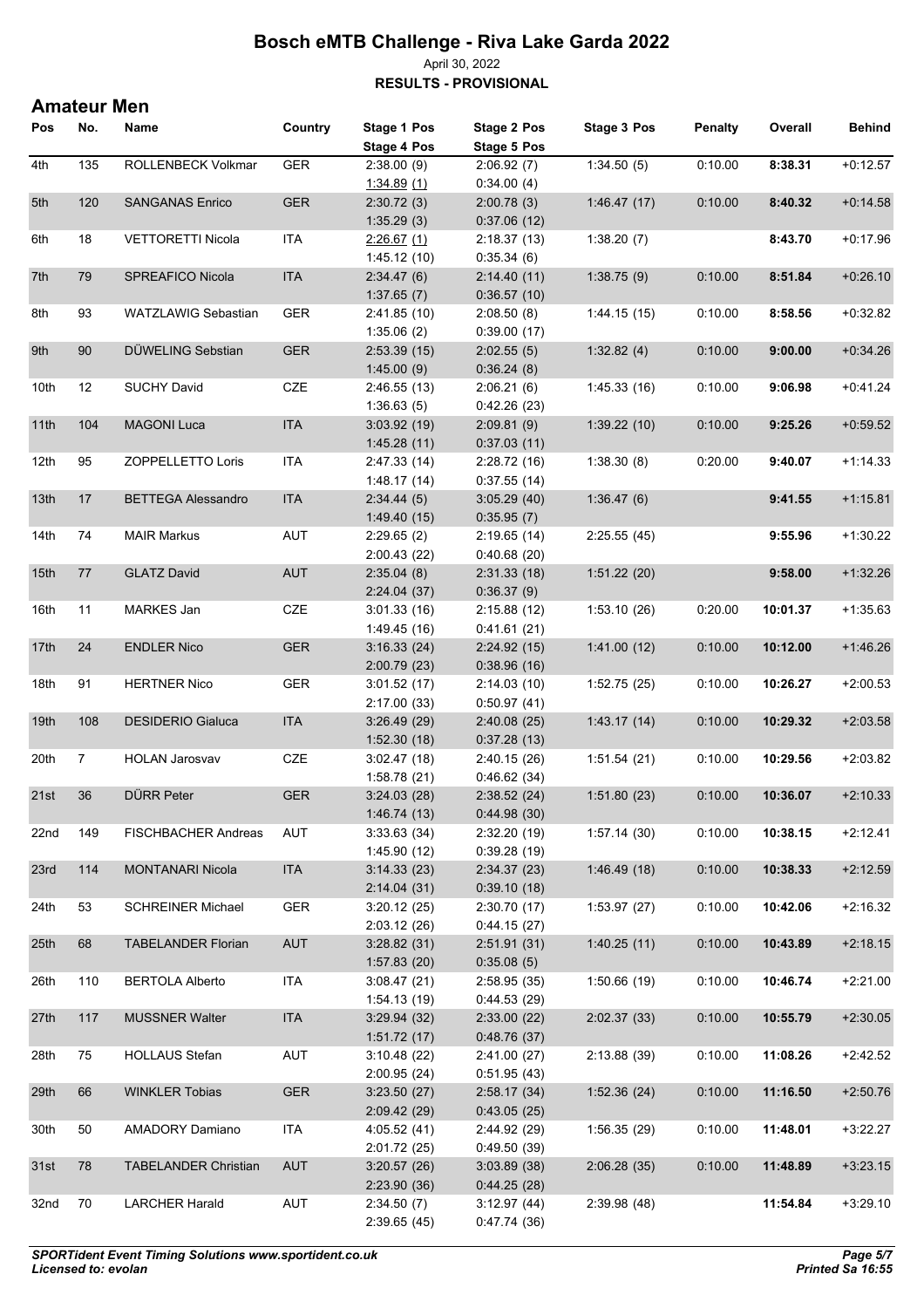#### April 30, 2022 **RESULTS - PROVISIONAL**

**Amateur Men** 

| Pos  | No. | Name                        | Country    | Stage 1 Pos                  | <b>Stage 2 Pos</b>          | Stage 3 Pos  | <b>Penalty</b> | Overall    | <b>Behind</b> |
|------|-----|-----------------------------|------------|------------------------------|-----------------------------|--------------|----------------|------------|---------------|
|      |     |                             |            | <b>Stage 4 Pos</b>           | <b>Stage 5 Pos</b>          |              |                |            |               |
| 33rd | 49  | <b>EMMRICH Lars</b>         | <b>GER</b> | 3.48.05(37)                  | 2.43.41 (28)                | 2:06.02(34)  | 0:10.00        | 12:20.00   | $+3:54.26$    |
|      | 31  |                             |            | 2.46.67(48)                  | 0.45.85(33)                 |              | 0.20.00        |            |               |
| 34th |     | <b>AUSSERHOFER Stefan</b>   | <b>ITA</b> | 3.49.73 (38)<br>2:04.27(27)  | 2:50.85(30)<br>0.56.63(47)  | 2:18.93(42)  |                | 12:20.41   | $+3.54.67$    |
| 35th | 115 | <b>MONTANARI Francesco</b>  | ITA        | 4:27.00 (46)                 | 3:00.63(37)                 | 1:51.63(22)  | 0:10.00        | 12:24.03   | $+3:58.29$    |
|      |     |                             |            | 2:12.15(30)                  | 0.42.62(24)                 |              |                |            |               |
| 36th | 72  | <b>JUEN Daniel</b>          | <b>AUT</b> | 3.32.10(33)                  | 2.54.23(32)                 | 2.21.75(43)  | 0.10.00        | 12:32.71   | $+4.06.97$    |
|      |     |                             |            | 2:36.07(42)                  | 0:58.56(48)                 |              |                |            |               |
| 37th | 97  | ALGAROTTI Fabio             | ITA        | 3.46.95(36)                  | 3.04.53(39)                 | 2:09.65 (37) | 0:10.00        | 12:33.21   | +4:07.47      |
|      |     |                             |            | 2.36.48 (43)                 | 0.45.60(32)                 |              |                |            |               |
| 38th | 47  | <b>WULF Christoph</b>       | <b>GER</b> | 4:11.36 (42)                 | 3.18.18(45)                 | 2:22.20(44)  | 0.10.00        | 13:17.46   | $+4.51.72$    |
|      |     |                             |            | 2:25.18(39)                  | 0.50.54(40)                 |              |                |            |               |
| 39th | 148 | <b>OBERREITER Gerald</b>    | AUT        | 3:55.60(39)                  | 2:57.35(33)                 | 2:17.73 (41) | 0:10.00        | 13:18.54   | $+4:52.80$    |
|      |     |                             |            | 3:08.53(50)                  | 0.49.33(38)                 |              |                |            |               |
| 40th | 116 | PERONACE Luigi              | <b>ITA</b> | 4.34.54 (47)                 | 3.12.10(43)                 | 2:15.12(40)  | 0:10.00        | 13:18.61   | $+4:52.87$    |
|      |     |                             |            | 2:15.77(32)                  | 0.51.08(42)                 |              |                |            |               |
| 41st | 37  | <b>GOBBI Mario</b>          | <b>ITA</b> | 3.27.37(30)                  | 2:32.50(20)                 | 1.43.11(13)  | 0:10.00        | 13:18.99   | $+4:53.25$    |
|      |     |                             |            | 4:47.60 (57)                 | 0.38.41(15)                 |              |                |            |               |
| 42nd | 65  | <b>RADAN Mike</b>           | <b>GER</b> | 3.56.28(40)                  | 3.49.14(47)                 | 1:56.03(28)  | 0.20.00        | 13:25.71   | $+4.59.97$    |
|      |     |                             |            | 2.39.13(44)                  | 0.45.13(31)                 |              |                |            |               |
| 43rd | 81  | <b>BARTSCH Kai</b>          | <b>GER</b> | 4.54.17 (49)                 | 3:09.70(42)                 | 2:11.42 (38) | 0.10.00        | 13:35.44   | $+5:09.70$    |
| 44th | 73  | <b>TABELANDER Fabian</b>    | <b>AUT</b> | 2:17.75 (34)                 | 0.52.40(44)                 | 2:36.65(47)  | 0.10.00        | 13:36.34   | $+5:10.60$    |
|      |     |                             |            | 4:14.07 (43)<br>2:24.68 (38) | 3.07.05(41)<br>1:03.89(52)  |              |                |            |               |
| 45th | 106 | <b>GAHERY Joris</b>         | <b>FRZ</b> | 5:03.70 (52)                 | 2:32.52(21)                 | 2:31.43 (46) | 0:30.00        | 13:56.23   | $+5:30.49$    |
|      |     |                             |            | 2:23.55(35)                  | 0.55.03(46)                 |              |                |            |               |
| 46th | 150 | <b>STANGL Lukas</b>         | <b>AUT</b> | 4.22.64(45)                  | 4:42.45 (50)                | 2:06.81(36)  | 0.30.00        | 14:31.48   | $+6.05.74$    |
|      |     |                             |            | 2:07.85(28)                  | 0.41.73(22)                 |              |                |            |               |
| 47th | 107 | <b>GAHERY Arnauld</b>       | <b>FRZ</b> | 4:57.77 (50)                 | 3:00.33(36)                 | 2:50.20(50)  | 0:30.00        | 14:47.11   | $+6:21.37$    |
|      |     |                             |            | 2.34.95(41)                  | 0.53.86(45)                 |              |                |            |               |
| 48th | 109 | <b>BIOSONI Bruno</b>        | <b>ITA</b> | 4:42.93 (48)                 | 3.31.92(46)                 | 2:52.65(51)  | 0:10.00        | 15:35.02   | $+7:09.28$    |
|      |     |                             |            | 3:18.33(51)                  | 0.59.19(50)                 |              |                |            |               |
| 49th | 46  | LUDWIG Ingo                 | <b>GER</b> | 4:18.32 (44)                 | 4:55.09(51)                 | 2:40.38 (49) | 0:20.00        | 16:48.72   | $+8:22.98$    |
|      |     |                             |            | 3.29.75(54)                  | 1:05.18(53)                 |              |                |            |               |
| 50th | 152 | GIOVANAZZI Massimiliano ITA |            | 5.10.82(54)                  | 4:00.00(48)                 | 3:26.89(55)  | 0:20.00        | 17:23.80   | $+8.58.06$    |
|      |     |                             |            | 3:27.49(53)                  | 0.58.60(49)                 |              |                |            |               |
| 51st | 154 | <b>GARERI Massimiliano</b>  | ITA        | 5:07.40 (53)                 | 5:31.70 (54)                | 3:40.79(56)  | 0.20.00        | 18:45.04   | $+10.19.30$   |
| 52nd | 80  | OSWALD Jürgen               | <b>GER</b> | 3.04.72(49)                  | 1:00.43(51)<br>4:57.58 (52) |              |                |            | $+10.52.30$   |
|      |     |                             |            | 5:27.00(55)<br>4:08.82 (55)  | 1:27.15(57)                 | 2:57.49(52)  | 0:20.00        | 19:18.04   |               |
| 53rd | 40  | <b>MARZ Horst</b>           | <b>GER</b> | 7:27.60 (57)                 | 5:03.48 (53)                | 3:15.83(54)  | 0.20.00        | 21:38.80   | $+13:13.06$   |
|      |     |                             |            | 4:20.38(56)                  | 1:11.51(55)                 |              |                |            |               |
|      | 10  | <b>KREPSKY Sebastian</b>    | CZE        |                              |                             |              | 0.40.00        | <b>DNF</b> |               |
|      |     |                             |            |                              |                             |              |                |            |               |
|      | 8   | SVOBODA Vlastimil           | CZE        |                              |                             |              | 0:40.00        | <b>DNF</b> |               |
|      |     |                             |            |                              |                             |              |                |            |               |
|      | 14  | <b>PALLANICH Georg</b>      | CZE        |                              |                             |              | 0.40.00        | <b>DNF</b> |               |
|      |     |                             |            | 3:23.83(52)                  | 1:11.00(54)                 |              |                |            |               |
|      | 94  | ZAMBERLAN Sergio            | ITA        |                              | 4:12.53 (49)                | 2:01.88 (32) | 0.30.00        | <b>DNF</b> |               |
|      |     |                             |            | 2:43.21 (46)                 | 0.47.50(35)                 |              |                |            |               |
|      | 101 | PAVONI Marizo               | <b>ITA</b> | 3.07.88(20)                  |                             | 1.58.97(31)  | 0.20.00        | <b>DNF</b> |               |
|      |     |                             |            | 2:28.45(40)                  | 0.44.06(26)                 |              |                |            |               |
|      | 132 | <b>GRÖBNER Claus</b>        | <b>GER</b> | 10:33.68 (58)                |                             |              | 0.10.00        | <b>DNF</b> |               |
|      |     |                             |            |                              |                             |              |                |            |               |
|      | 102 | <b>BONELLI Stefano</b>      | <b>ITA</b> | 4:57.98 (51)<br>2.44.73 (47) | 1:14.68(56)                 | 3:01.59(53)  | 0.20.00        | <b>DNF</b> |               |
|      | 139 | <b>TSCHANKO Johannes</b>    | <b>GER</b> | 3.42.44(35)                  |                             |              | 1:30.00        | <b>DNF</b> |               |
|      |     |                             |            |                              |                             |              |                |            |               |